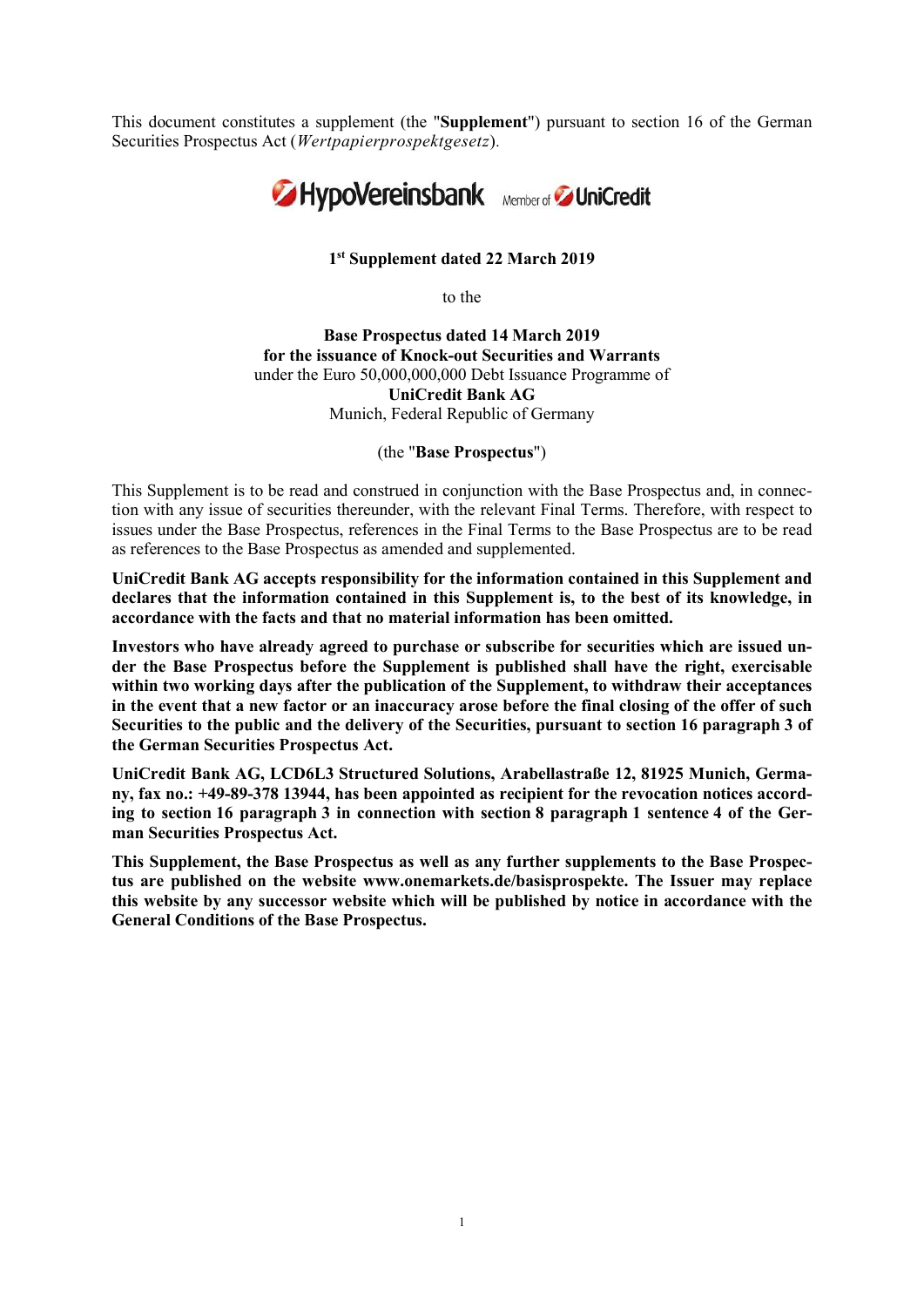Material inaccuracies in relation to the Base Prospectus have been noted since its approval on 14 March 2019. In order to fully comply with its disclosure obligations under Art. 29 (2) of the Benchmark Regulation, the Base Prospectus needs to be amended to allow for additional inclusion of information pertaining to registered benchmark administrators for currency exchange rate and commodity underlyings:

1. On page 109 of the Base Prospectus, in the section "PART B – PRODUCT AND UNDERLYING DATA", § 2 (Underlying Data), in the table following the instruction reading "[In the case of Securities with a commodity as Underlying, the following applies:", the following column shall be inserted between the column entitled "Reference Market" and the column entitled "[Website]":

| [Registered Bench-<br>mark Administrator] |  |  |
|-------------------------------------------|--|--|
|                                           |  |  |
| [ <i>Insert</i> ]                         |  |  |
|                                           |  |  |

"

"

"

and the following column shall be inserted next to the column entitled "[Reference Rate Time]" at the end of the table:

| [Registered              |
|--------------------------|
| Benchmark                |
| <b>Administrator for</b> |

Reference Rate]

[*Insert*]

2. On page 111 of the Base Prospectus, in the section "PART B – PRODUCT AND UNDERLYING DATA", § 2 (Underlying Data), in the table following the instruction reading "[In the case of Securities with a currency exchange rate as Underlying, the following applies:", the following column shall be inserted between the column entitled "[Underlying Currency]" and the column entitled "[FX Exchange Rate]":

".

| <b>[Registered Bench-</b><br>mark Administrator] |  |  |  |
|--------------------------------------------------|--|--|--|
| [ <i>Insert</i> ]                                |  |  |  |

"

and the following columns shall be inserted between the column entitled "[Reference Rate Time (2)]" and the column entitled "[Website]":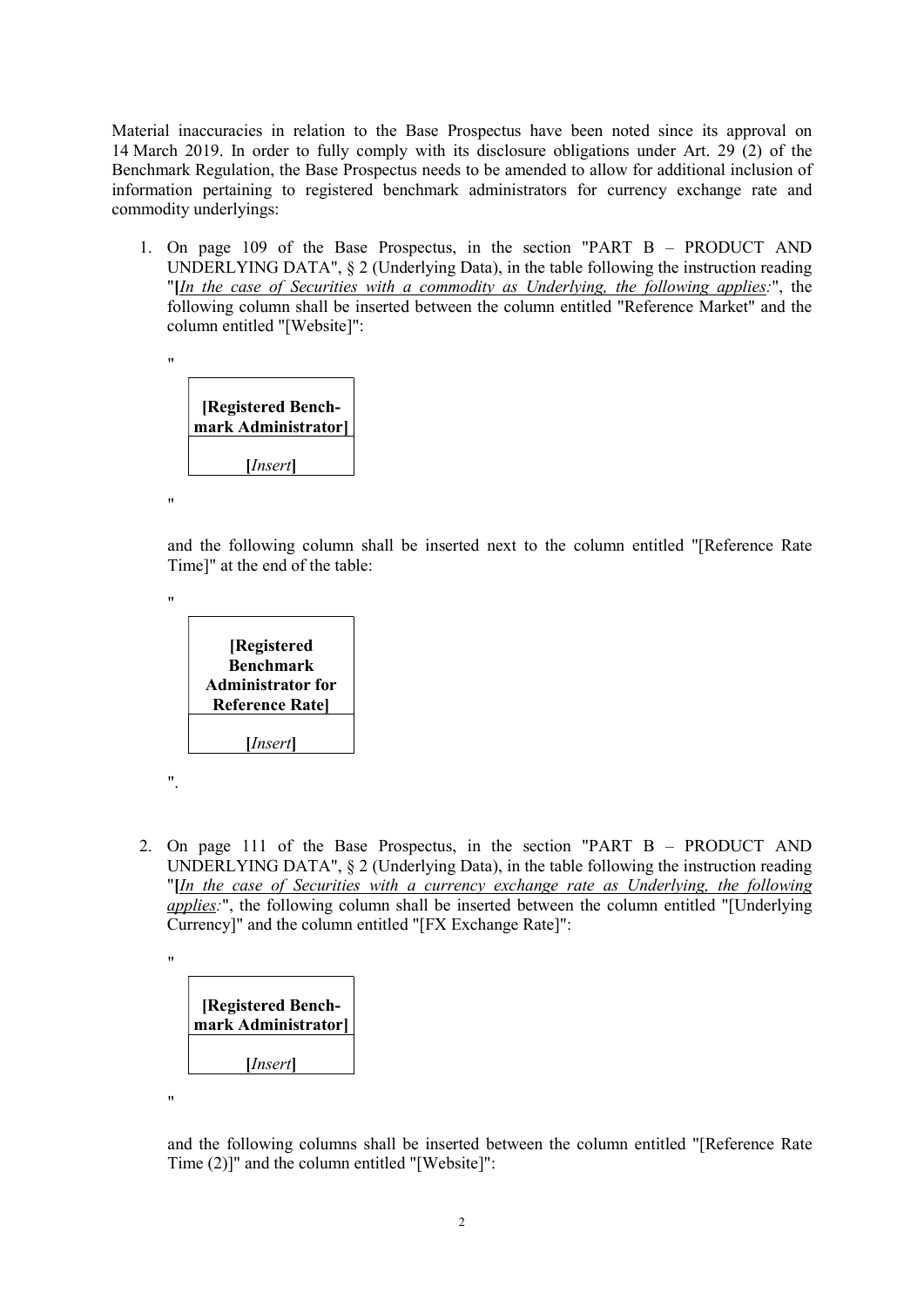| [Registered              | [Registered               |
|--------------------------|---------------------------|
| <b>Benchmark</b>         | <b>Benchmark</b>          |
| <b>Administrator for</b> | <b>Administrator for</b>  |
| Reference Rate [(1)]]    | <b>Reference Rate (2)</b> |
| [ <i>Insert</i> ]        | [ <i>Insert</i> ]         |

 $^{\prime\prime}$ .

"

3. On page 158 of the Base Prospectus, in the section "PART C – SPECIAL CONDITIONS OF THE SECURITIES – Option 4: Turbo Open End Securities", the following paragraph shall be deleted:

"

["Registered Benchmark Administrator for Reference Rate" means that the Reference Rate is administered by an administrator who is registered in a register pursuant to Article 36 of the Benchmark Regulation as specified in § 1 of the Product Data.]

 $^{\prime\prime}$ 

and shall be replaced with:

"

["Registered Benchmark Administrator for Reference Rate [(1)]" means that the Reference Rate [(1)] is administered by an administrator who is registered in a register pursuant to Article 36 of the Benchmark Regulation as specified in § [1][2] of the Product Data.]

["Registered Benchmark Administrator for Reference Rate (2)" means that the Reference Rate (2) is administered by an administrator who is registered in a register pursuant to Article 36 of the Benchmark Regulation as specified in § 2 of the Product Data.]

".

4. On page 193 of the Base Prospectus, in the section "PART C – SPECIAL CONDITIONS OF THE SECURITIES – Option 7: Mini Future Securities", the following paragraph shall be deleted:

"

["Registered Benchmark Administrator for Reference Rate" means that the Reference Rate is administered by an administrator who is registered in a register pursuant to Article 36 of the Benchmark Regulation as specified in § 1 of the Product Data.]

"

and shall be replaced with: